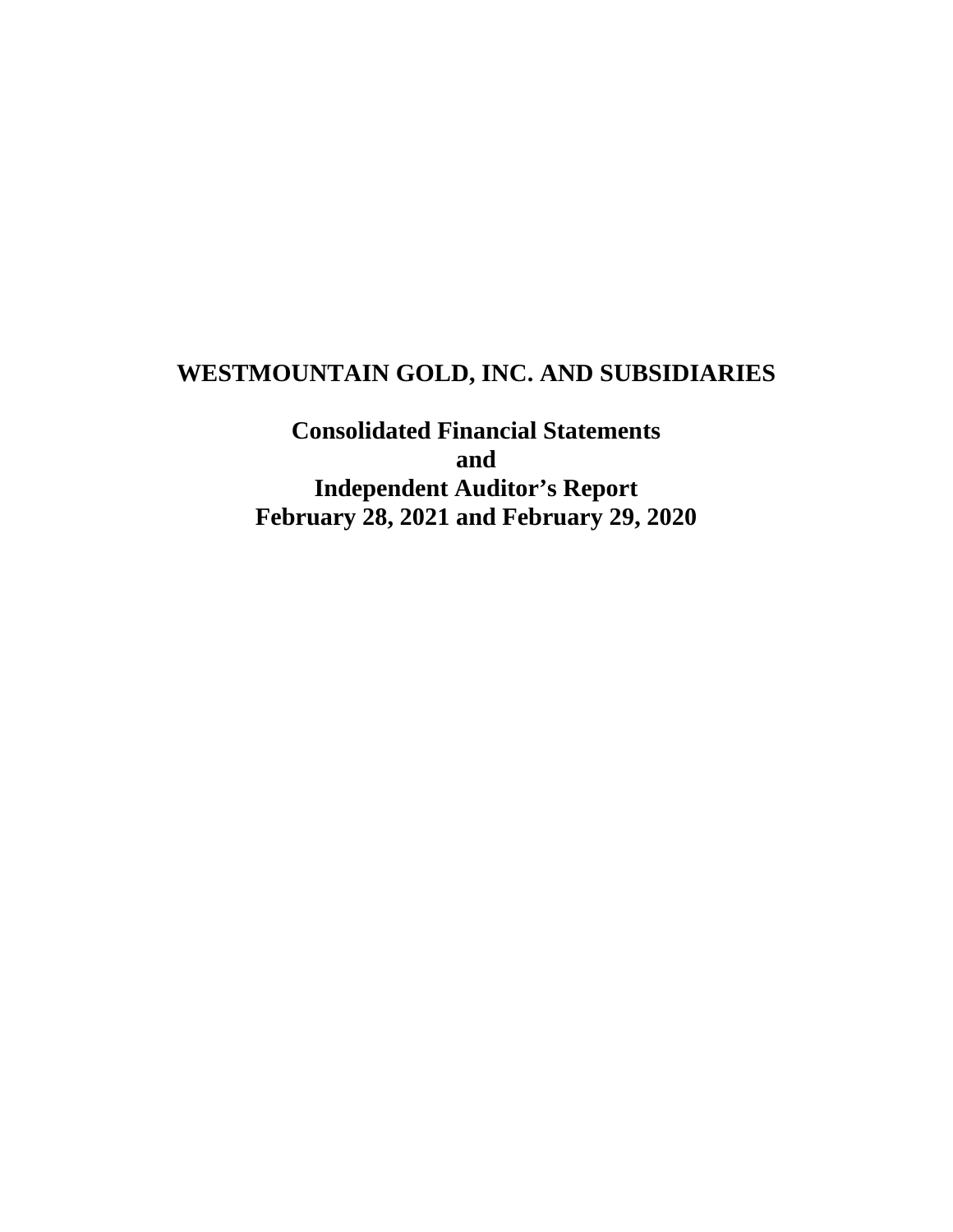# **WESTMOUNTAIN GOLD, INC. INDEX TO FINANCIAL STATEMENTS**

|                                                                                                           | Page  |
|-----------------------------------------------------------------------------------------------------------|-------|
| Report of Independent Registered Public Accounting Firm                                                   | $F-1$ |
|                                                                                                           |       |
| Consolidated Balance Sheets February 28, 2021 and February 29, 2020                                       | $F-2$ |
|                                                                                                           |       |
| Consolidated Statements of Operations for the years ended February 28, 2021 and February 29, 2020         | $F-3$ |
|                                                                                                           |       |
| Consolidated Statements of Changes in Stockholders' Deficit as of February 28, 2021 and February 29, 2020 | $F-4$ |
|                                                                                                           |       |
| Consolidated Statements of Cash Flows for the years ended February 28, 2021 and February 29, 2020         | $F-5$ |
|                                                                                                           |       |
| Notes to Consolidated Financial Statements February 28, 2021 and February 29, 2020                        | $F-6$ |
|                                                                                                           |       |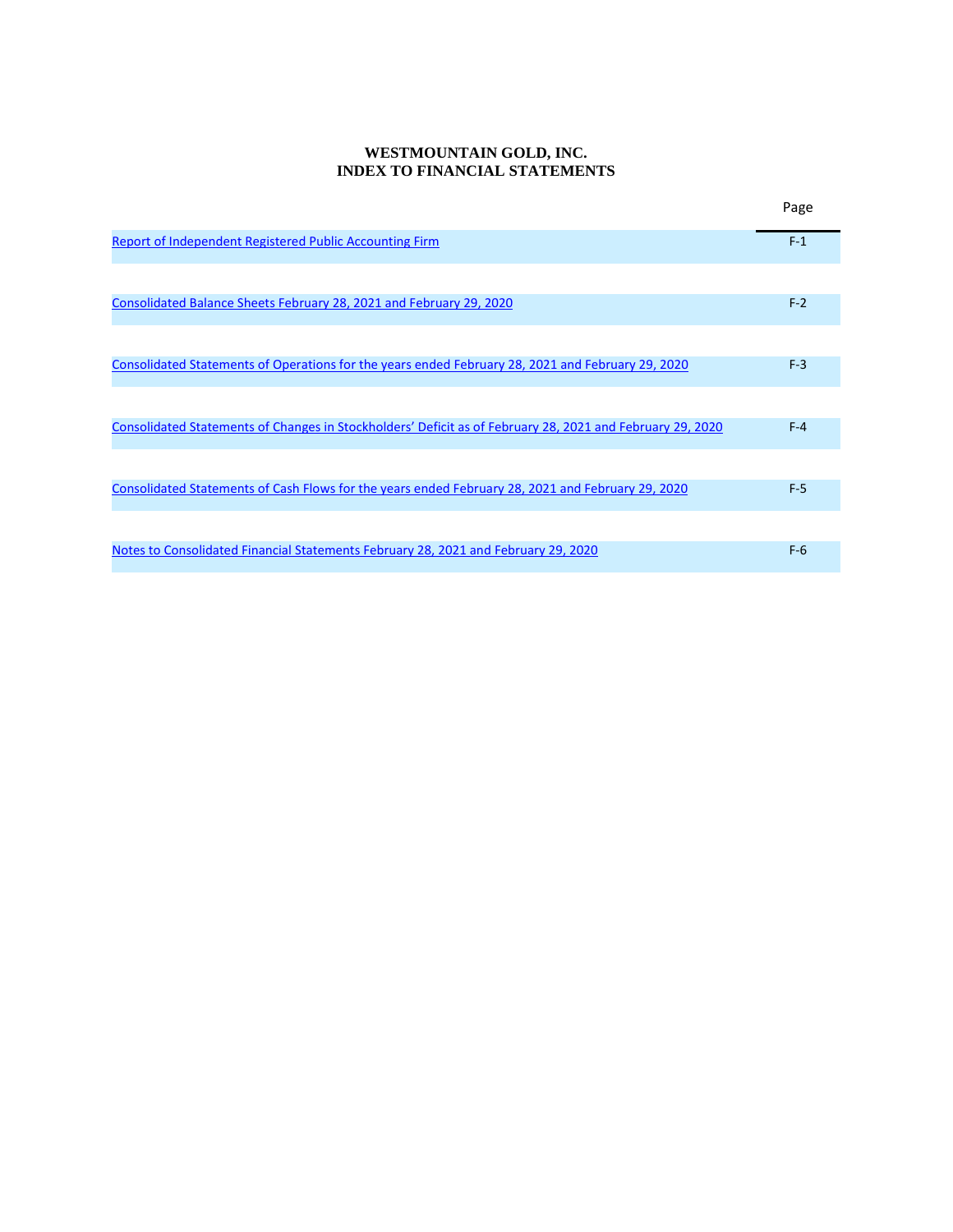# **Report of Independent Registered Public Accounting Firm**

To the shareholders and the board of directors of WestMountain Gold, Inc.

## **Opinion on the Financial Statements**

We have audited the accompanying balance sheets of WestMountain Gold, Inc. as of February 28, 2021 and February 29, 2020, the related statements of operations, stockholders' equity (deficit), and cash flows for the years then ended, and the related notes (collectively referred to as the "financial statements"). In our opinion, the financial statements present fairly, in all material respects, the financial position of the Company as of February 28, 2021 and February 29, 2020, and the results of its operations and its cash flows for the years then ended, in conformity with accounting principles generally accepted in the United States.

# **Substantial Doubt about the Company's Ability to Continue as a Going Concern**

The accompanying financial statements have been prepared assuming that the Company will continue as a going concern. As discussed in Note 2 to the financial statements, the Company has suffered recurring losses from operations and has a significant accumulated deficit. In addition, the Company continues to experience negative cash flows from operations. These factors raise substantial doubt about the Company's ability to continue as a going concern. Management's plans in regard to these matters are also described in Note 2. The financial statements do not include any adjustments that might result from the outcome of this uncertainty.

# **Basis for Opinion**

These financial statements are the responsibility of the Company's management. Our responsibility is to express an opinion on the Company's financial statements based on our audit. We are a public accounting firm registered with the Public Company Accounting Oversight Board (United States) ("PCAOB") and are required to be independent with respect to the Company in accordance with the U.S. federal securities laws and the applicable rules and regulations of the Securities and Exchange Commission and the PCAOB.

We conducted our audit in accordance with the standards of the PCAOB. Those standards require that we plan and perform the audit to obtain reasonable assurance about whether the financial statements are free of material misstatement, whether due to error or fraud. The Company is not required to have, nor were we engaged to perform, an audit of its internal control over financial reporting. As part of our audits we are required to obtain an understanding of internal control over financial reporting but not for the purpose of expressing an opinion on the effectiveness of the Company's internal control over financial reporting. Accordingly, we express no such opinion.

Our audit included performing procedures to assess the risks of material misstatement of the financial statements, whether due to error or fraud, and performing procedures that respond to those risks. Such procedures included examining, on a test basis, evidence regarding the amounts and disclosures in the financial statements. Our audit also included evaluating the accounting principles used and significant estimates made by management, as well as evaluating the overall presentation of the financial statements. We believe that our audit provides a reasonable basis for our opinion.

BF Boym CPA PC

# **BF Borgers CPA PC**

We have served as the Company's auditor since 2019 Lakewood, CO July 27, 2021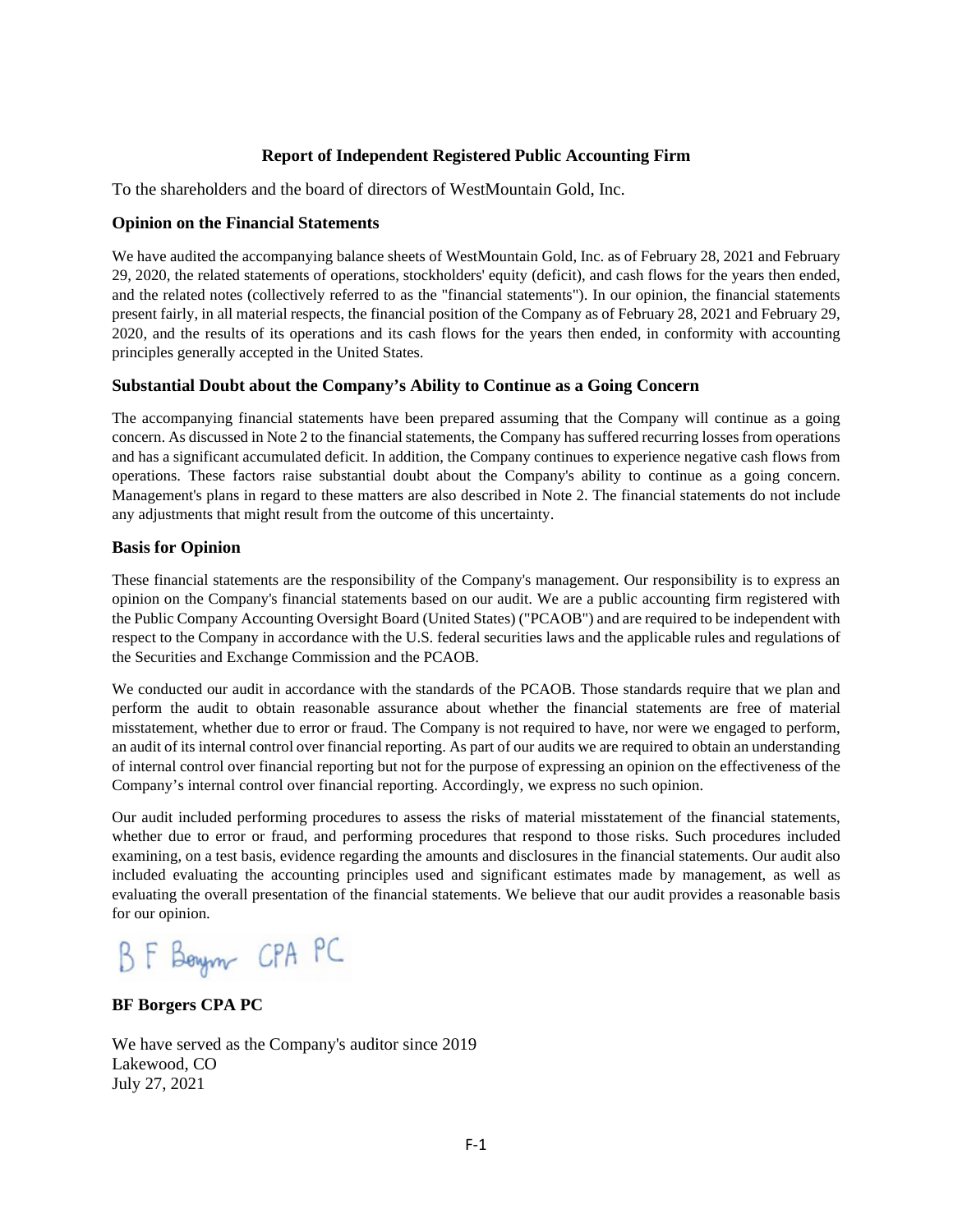# **WestMountain Gold, Inc. Consolidated Balance Sheets**

|                                                                          | February 28,<br>2021 | February 29,<br>2020 |                |  |
|--------------------------------------------------------------------------|----------------------|----------------------|----------------|--|
| <b>ASSETS</b>                                                            |                      |                      |                |  |
| Current assets:                                                          |                      |                      |                |  |
| Cash and cash equivalents                                                | \$<br>1,202,530      | \$                   | 1,888,949      |  |
| Prepaid expenses                                                         | 15,025               |                      | 211,082        |  |
| Total current assets                                                     | 1,217,555            |                      | 2,100,031      |  |
| Property and equipment, net                                              | 8,700                |                      | 23,894         |  |
| Asset retirement costs                                                   | 68,269               |                      | 72,786         |  |
| Security deposits                                                        | 1,225,140            |                      | 1,225,140      |  |
| <b>Total</b> assets                                                      | \$<br>2,519,664      | \$                   | 3,421,851      |  |
| <b>LIABILITIES AND STOCKHOLDERS' DEFICIT</b>                             |                      |                      |                |  |
| <b>Current liabilities:</b>                                              |                      |                      |                |  |
| Accounts payable                                                         | \$<br>26,836         | \$                   | 65,330         |  |
| Accrued interest - related party                                         | 801,567              |                      | 566,013        |  |
| Accrued liabilities, related party                                       | 50,000               |                      |                |  |
| <b>Accrued liabilities</b>                                               | 95,379               |                      | 28,826         |  |
| Total current liabilities                                                | 973,782              |                      | 660,169        |  |
|                                                                          |                      |                      |                |  |
| Notes payable                                                            | 6,000,000            |                      | 6,000,000      |  |
| Asset retirement obligation                                              | 216,496              |                      | 193,701        |  |
| <b>Total liabilities</b>                                                 | 7,190,278            |                      | 6,853,870      |  |
|                                                                          |                      |                      |                |  |
| Commitments and contingencies                                            |                      |                      |                |  |
| Stockholders' Equity:                                                    |                      |                      |                |  |
| Preferred stock, \$0.10 par value, 1,000,000 shares authorized, 0 issued |                      |                      |                |  |
| and outstanding as of February 28, 2021 and February 29, 2020            |                      |                      |                |  |
| Common stock, \$0.01 par value. 100,000,000 shares authorized;           |                      |                      |                |  |
| $20,139,531$ and $16,659,531$ shares issued and outstanding as of        |                      |                      |                |  |
| February 28, 2021 and February 29, 2020, respectively                    | 201,395              |                      | 166,595        |  |
| Additional paid-in capital                                               | 6,858,532            |                      | 6,519,472      |  |
| Accumulated deficit                                                      | (11, 730, 541)       |                      | (10, 118, 086) |  |
| Total stockholders' deficit                                              | (4,670,614)          |                      | (3,432,019)    |  |
| Total liabilities and stockholders' deficit                              | \$<br>2,519,664      | \$                   | 3,421,851      |  |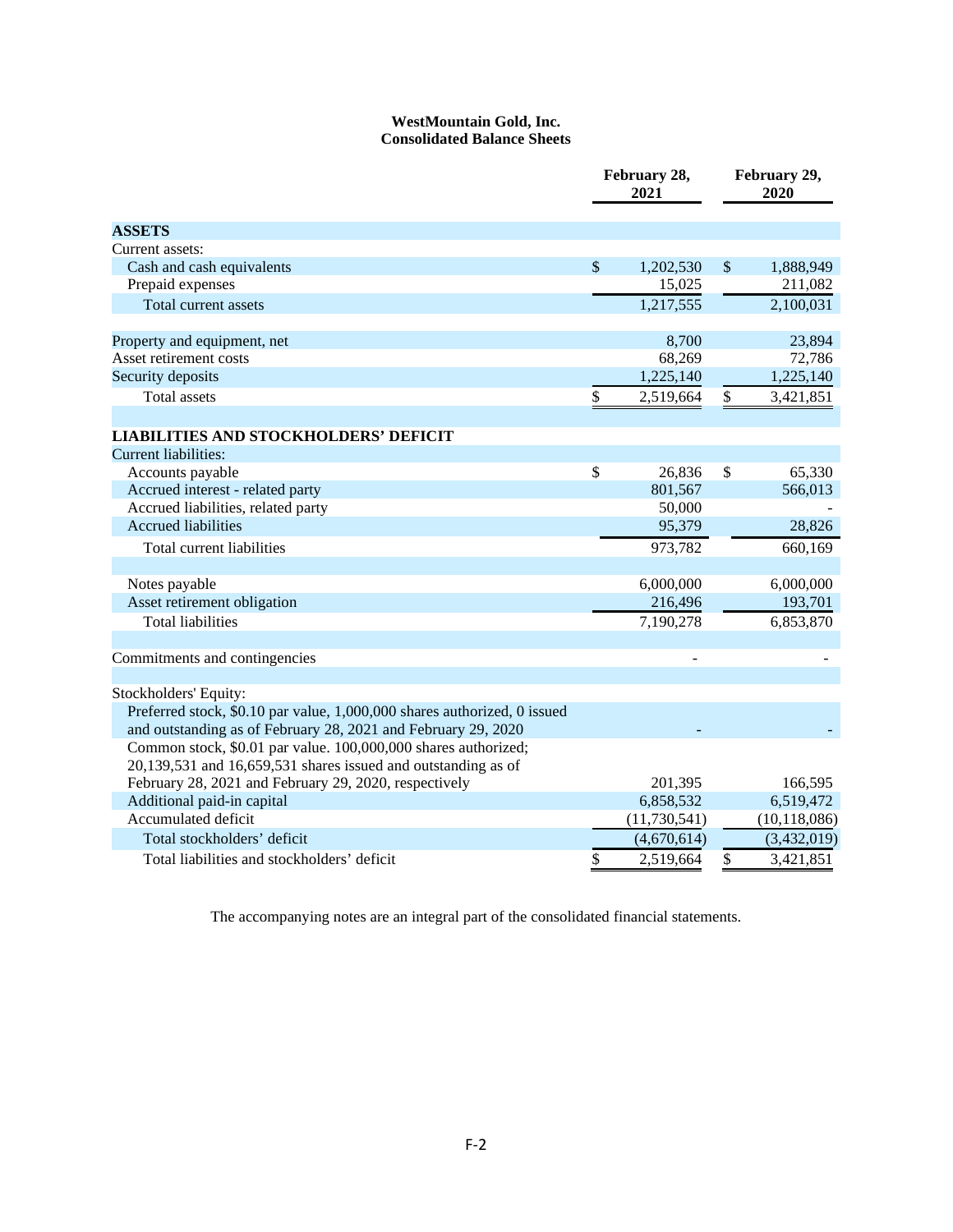## **WestMountain Gold, Inc. Consolidated Statements of Operations**

|                                                       | <b>Year Ended</b><br>February 28,<br>2021 | <b>Year Ended</b><br>February 29,<br>2020 |  |  |
|-------------------------------------------------------|-------------------------------------------|-------------------------------------------|--|--|
| <b>Sales</b>                                          | <sup>\$</sup>                             | \$                                        |  |  |
| Cost of goods sold                                    |                                           |                                           |  |  |
| Gross margin                                          |                                           |                                           |  |  |
| Operating expenses:                                   |                                           |                                           |  |  |
| General and administrative                            | 999,154                                   | 1,038,370                                 |  |  |
| <b>Exploration</b> expense                            | 355,624                                   | 1,942,835                                 |  |  |
| Total operating expenses                              | 1,354,778                                 | 2,981,205                                 |  |  |
| Income (loss) from operations                         | (1,354,778)                               | (2,981,205)                               |  |  |
| Other income (expense)                                |                                           |                                           |  |  |
| Interest income (expense), net                        | 673                                       | 1,929                                     |  |  |
| Asset retirement obligation                           | (22, 795)                                 | (21, 348)                                 |  |  |
| Interest expense, related party                       | (235, 555)                                | (296, 359)                                |  |  |
| Total other income (expense)                          | (257, 677)                                | (315,778)                                 |  |  |
| Income (loss) before income taxes                     | (1,612,455)                               | (3,296,983)                               |  |  |
| Provision for income taxes (benefit)                  |                                           |                                           |  |  |
| Net loss                                              | (1,612,455)                               | (3,296,983)                               |  |  |
|                                                       |                                           |                                           |  |  |
| Basic and diluted earnings (loss) per common share    | (0.09)                                    | (0.24)                                    |  |  |
| Weighted-average number of common shares outstanding: |                                           |                                           |  |  |
| Basic and diluted                                     | 17,016,682                                | 13,913,629                                |  |  |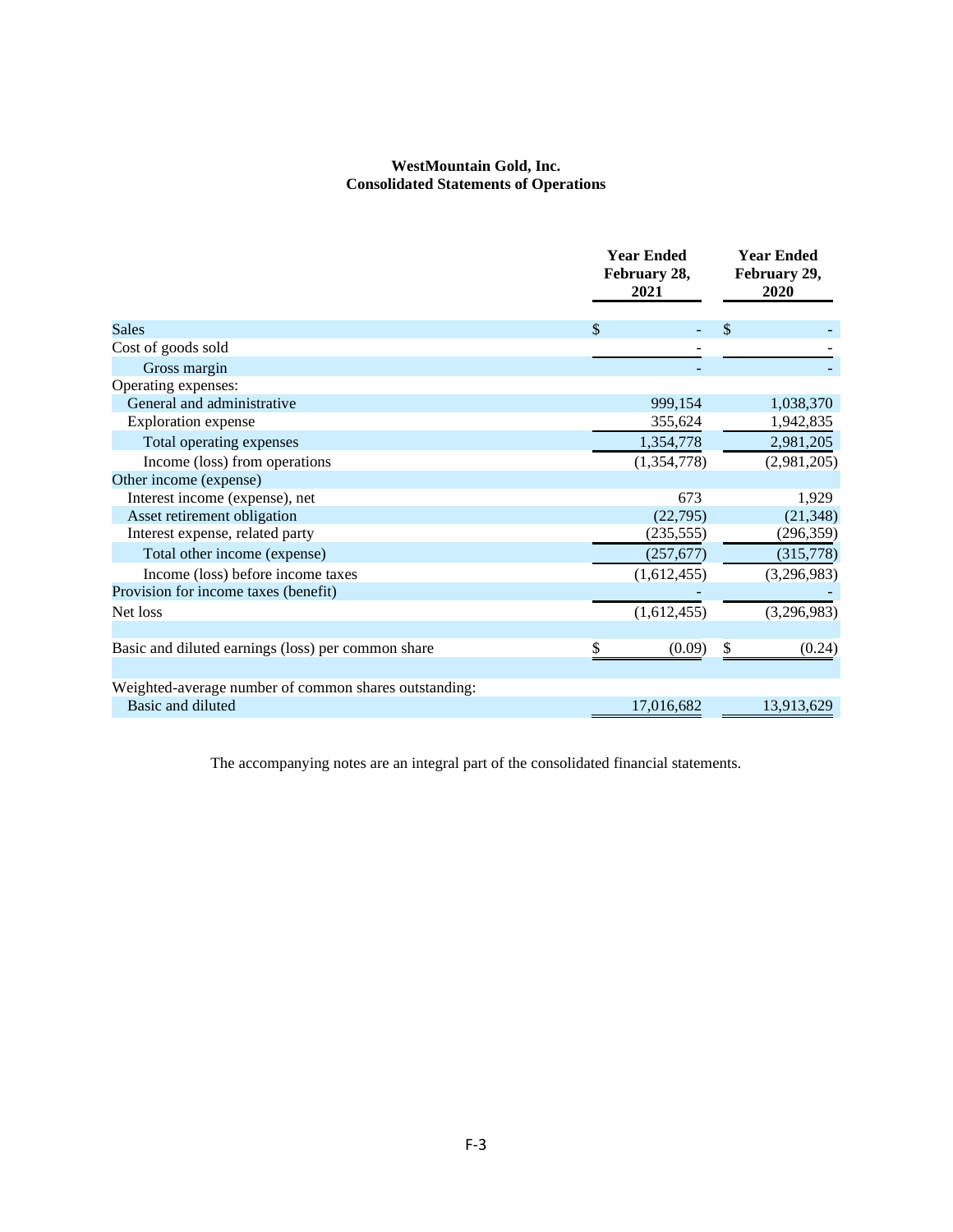# **WestMountain Gold, Inc. Consolidated Statements of Changes in Stockholders' Deficit**

|                                                                                      |                                  |      |                                     | <b>Additional</b> |                                  |                                  |                                  |  |
|--------------------------------------------------------------------------------------|----------------------------------|------|-------------------------------------|-------------------|----------------------------------|----------------------------------|----------------------------------|--|
|                                                                                      | <b>Preferred</b><br><b>Stock</b> |      | <b>Common Stock</b>                 |                   | Paid-In                          |                                  | <b>Accumulated Stockholders'</b> |  |
|                                                                                      | <b>Shares</b> Value              |      | <b>Shares</b>                       | <b>Value</b>      | Capital                          | <b>Deficit</b>                   | <b>Deficit</b>                   |  |
| Balance, February 28, 2019                                                           |                                  | -S   |                                     |                   | 8,559,531 \$ 85,595 \$ 2,525,565 | $\mathbb{S}$<br>$(6,821,103)$ \$ | (4,209,943)                      |  |
| Net income (loss)                                                                    |                                  |      |                                     |                   |                                  | (3,296,983)                      | (3,296,983)                      |  |
| Issuance of common stock in<br>connection with sales made<br>under private offerings |                                  |      | 8,100,000                           | 81,000            | 3,969,000                        |                                  | 4,050,000                        |  |
| Stock-based compensation<br>expense related to stock                                 |                                  |      |                                     |                   |                                  |                                  |                                  |  |
| options                                                                              |                                  |      |                                     |                   | 24,907                           |                                  | 24,907                           |  |
|                                                                                      |                                  |      |                                     |                   |                                  |                                  |                                  |  |
| Balance, February 29, 2020                                                           |                                  | - \$ | $-16,659,531$ \$166,595 \$6,519,472 |                   |                                  | \$(10,118,086)                   | (3,432,019)                      |  |
| Net income (loss)                                                                    |                                  |      |                                     |                   |                                  | (1,612,455)                      | (1,612,455)                      |  |
| Issuance of common stock in<br>connection with sales made<br>under private offerings |                                  |      | 2,800,000                           | 28,000            | 332,000                          |                                  | 360,000                          |  |
| Issuance of common stock in<br>connection with services                              |                                  |      |                                     |                   |                                  |                                  |                                  |  |
| provided                                                                             |                                  |      | 680,000                             | 6,800             |                                  |                                  | 6,800                            |  |
| Stock-based compensation<br>expense related to stock                                 |                                  |      |                                     |                   |                                  |                                  |                                  |  |
| options                                                                              |                                  |      |                                     |                   | 7,060                            |                                  | 7,060                            |  |
| Balance, February 28, 2021                                                           |                                  | -S   | 20,139,531 \$201,395 \$6,858,532    |                   |                                  | $$(11,730,541)$ \$               | (4,670,614)                      |  |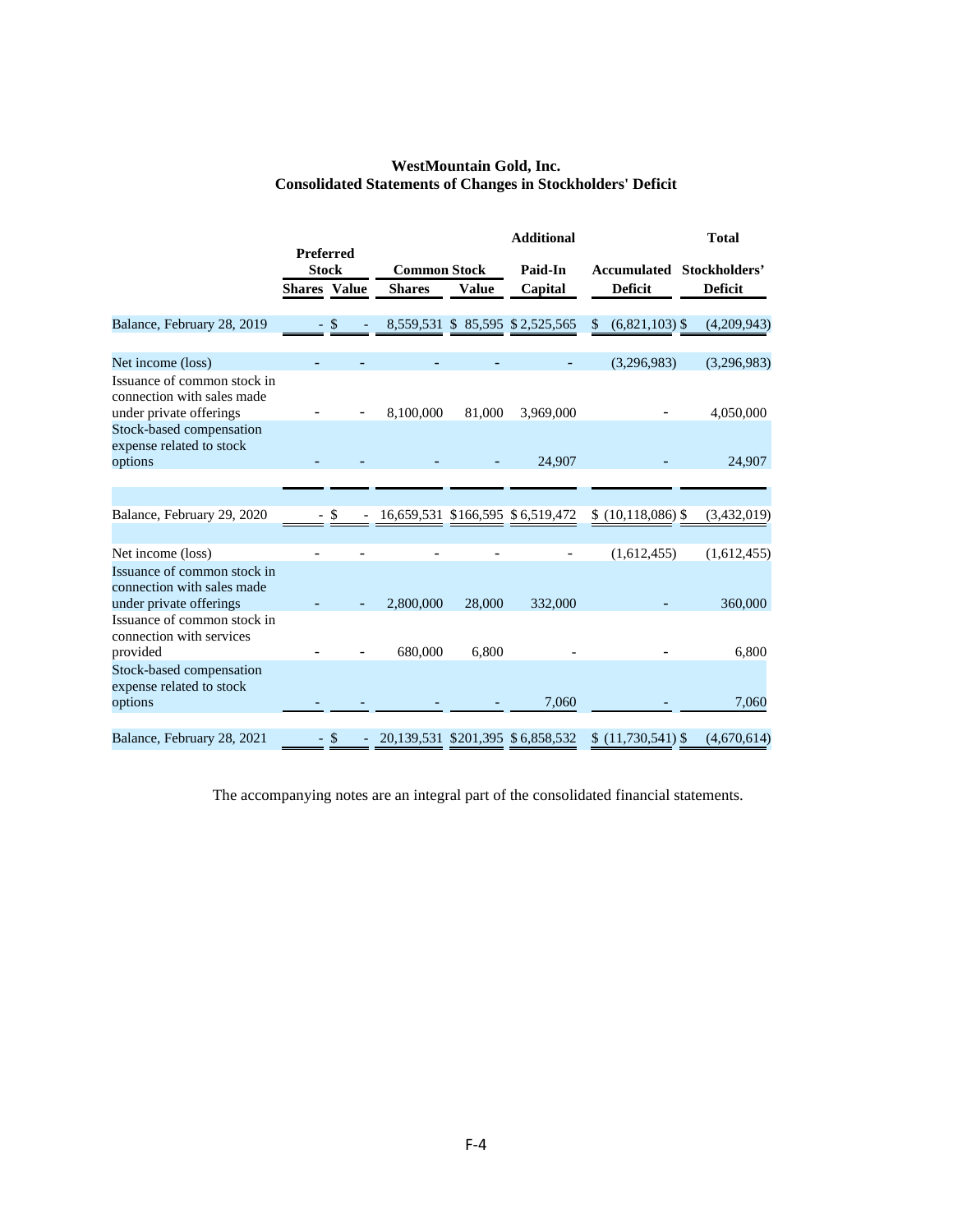# **WestMountain Gold, Inc. Consolidated Statements of Cash Flows**

|                                                                         | <b>Year Ended</b><br>February 28,<br>2021 |    | <b>Year Ended</b><br>February 29,<br>2020 |
|-------------------------------------------------------------------------|-------------------------------------------|----|-------------------------------------------|
| Cash flows from operating activities of continuing operations:          |                                           |    |                                           |
| Net income (loss)                                                       | \$<br>(1,612,455)                         | \$ | (3,296,983)                               |
| Adjustments to reconcile net loss to cash used in operating activities: |                                           |    |                                           |
| Depreciation and amortization                                           | 15,195                                    |    | 15,195                                    |
| Stock-based compensation                                                | 13,860                                    |    | 24,907                                    |
| Changes in operating assets and liabilities:                            |                                           |    |                                           |
| Prepaid expenses                                                        | 196,057                                   |    | (68, 453)                                 |
| Accounts payable                                                        | (38, 494)                                 |    | 56,202                                    |
| Asset retirement obligation                                             | 22,795                                    |    | 21,349                                    |
| Asset retirement costs                                                  | 4,516                                     |    | 3,062                                     |
| <b>Accrued liabilities</b>                                              | 66,553                                    |    | 17,749                                    |
| Accrued liabilities, related party                                      | 50,000                                    |    |                                           |
| Accrued interest, related party                                         | 235,554                                   |    | 296,359                                   |
| Net cash used in operating activities                                   | (1,046,419)                               |    | (2,930,613)                               |
| Cash flows from financing activities:                                   |                                           |    |                                           |
| Proceeds from stock issuances                                           | 360,000                                   |    | 4,050,000                                 |
| Net cash provided by financing activities                               | 360,000                                   |    | 4,050,000                                 |
| Net increase (decrease) in cash and cash equivalents                    |                                           |    |                                           |
|                                                                         | (686, 419)                                |    | 1,119,387                                 |
| Cash and cash equivalents at beginning of period                        | 1,888,949                                 |    | 769,562                                   |
| Cash and cash equivalents at end of period                              | \$<br>1,202,530                           | \$ | 1,888,949                                 |
| Supplemental disclosure of cash flow information:                       |                                           |    |                                           |
| Cash paid for interest                                                  | \$                                        | \$ |                                           |
| Cash paid for income taxes                                              | \$                                        | \$ |                                           |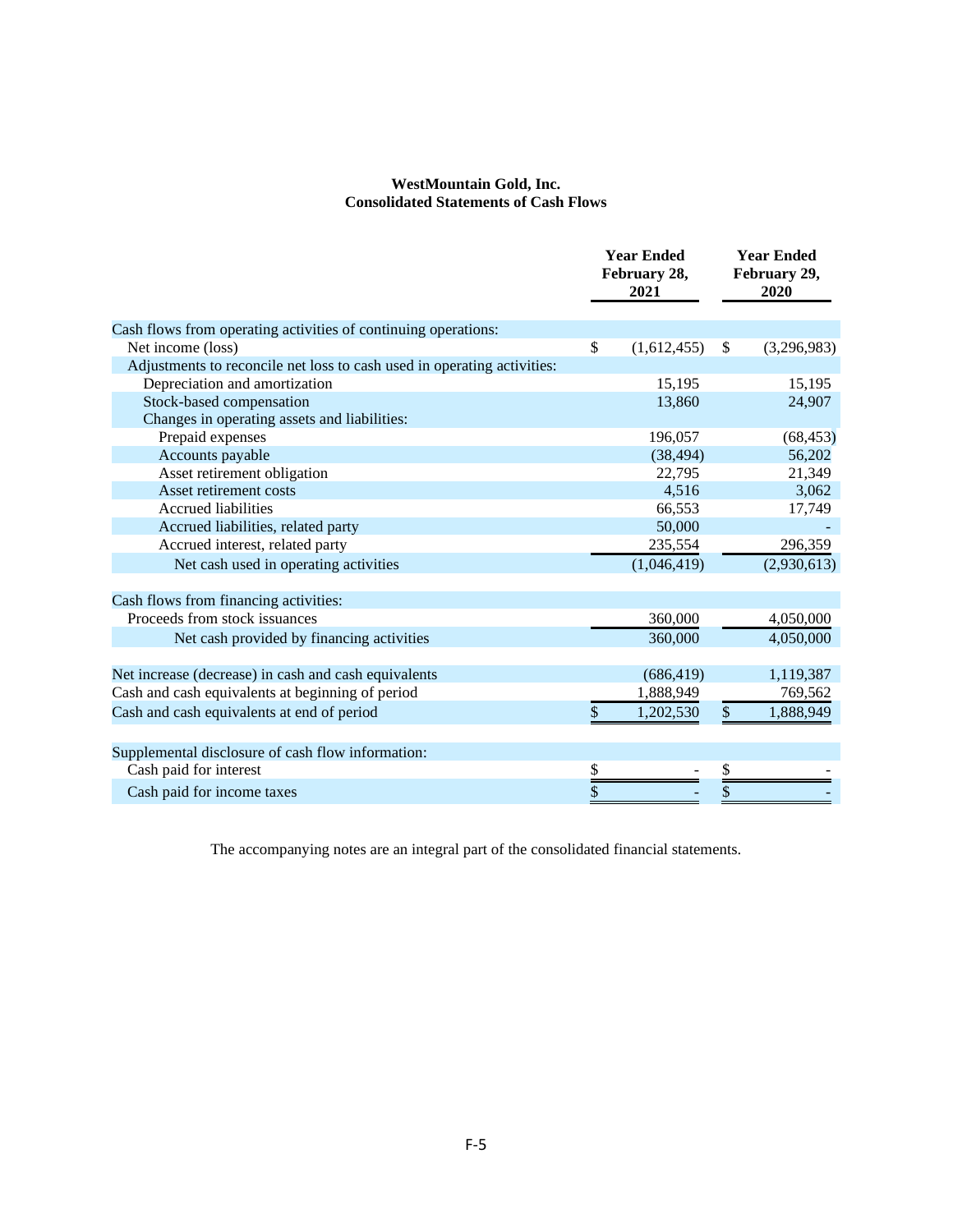#### **WestMountain Gold, Inc. Notes to Consolidated Financial Statements**

## **1. NATURE OF OPERATIONS**

WestMountain Gold, Inc. ("WMTN" or the "Company") is an exploration stage mining company, determined in accordance with applicable Securities and Exchange Commission ("SEC") guidelines, which pursues gold projects;

WMTN's wholly-owned subsidiary, Terra Gold Corporation ("TGC"), was a joint venture partner with Raven Gold Alaska, Inc. ("Raven") through February 12, 2014, on a gold system project ("the TMC Project"). On February 12, 2014, the Company, through its wholly-owned subsidiary, Terra Gold Corp, acquired 100% ownership interest in the TMC Project from Raven, which is a wholly-owned subsidiary of Corvus Gold Inc. (TSX:KOR, OTCQX: CORVF) for \$1.8 million in cash and 200,000 shares of WMTN.

On March 1, 2017 the Company filed for relief under Chapter 11 of the Unites States Bankruptcy Code (titled 11 of the United States Code) in the United States Bankruptcy Court for the District of Colorado (the "Court"). At the time of the filing, the Company had approximately \$8.3 million of outstanding debt, \$2.4 million of accrued and unpaid interest, and \$1.9 million of outstanding trade payables. Under the plan, a portion of the Company's Creditors converted their claims into a \$5.0 million Secured Promissory Note ("Senior Notes"). The Senior Note accrues interest at an annual rate equal to 2.0% above the current yield of a 10-year U.S. Treasury bond and will come due on February 7, 2023. The interest rate will change annually on February 7th. Additionally, the Company has the option to extend the maturity date for an additional two years by paying an amount equal to one half of the outstanding accrued interest as of February 7, 2023. Under the terms of the Plan, the Company's remaining creditors were to receive Common Stock at a rate equal to \$0.20 Common Stock for each dollar of claim then held.

The Company had 74,240,023 Common Shares outstanding and had 60,000 Preferred Shares outstanding at the date of the bankruptcy filing. Following a reverse split of 500:1 per the Plan of Reorganization, WestMountain's Pre-Petition Common Stock represented approximately 1.8% of the Common Stock. The Company's Pre-Petition Preferred Stock converted into Common Stock representing approximately 0.7% of the total outstanding Common Stock. On January 19, 2018, the Court confirmed the Debtors' First Amended and Restated Joint Plan of Reorganization dated December 20, 2017 ("Reorganization").

The Company is currently focused on exploration at the TMC Project in the state of Alaska. The TMC Project consists of 339 Alaska state mining claims plus an additional 5 unpatented lode mining claims held under the lease (subject to a 3-4% net smelter return ("NSR") royalty to the lessor, dependent upon the gold price) covering 86.1 square miles (55,104 acres). The property is centered on a 5-mile long trend of gold vein occurrences. All government permits and reclamation plans for continued exploration through 2020 were renewed and the fees to maintain the Terra claims through September 2020 were paid by the Company. The property lies approximately 120 miles west-northwest of Anchorage and is accessible via helicopter or fixed-wing aircraft. The property has haul roads, a mill facility and adjoining camp infrastructure, a tailings pond, and other infrastructure. The remote camp is powered by dieselpowered generators and water is supplied to the mill by spring-fed sources and year-round water well.

The Company is considered an exploration stage company under SEC criteria because it has not demonstrated the existence of proven or probable reserves at the TMC Project. Accordingly, as required under SEC guidelines and U.S. GAAP for companies in the exploration stage, substantially all expenditures in the mining properties to date, have been expensed as incurred and therefore do not appear as assets on our balance sheet. The Company expects to remain as an exploration stage company for the foreseeable future. The Company will not exit the exploration stage until such time that it demonstrates the existence of proven or probable reserves that meet SEC guidelines. Likewise, unless mineralized material is classified as proven or probable reserves, substantially all expenditures for mine exploration and construction will continue to be expensed as incurred.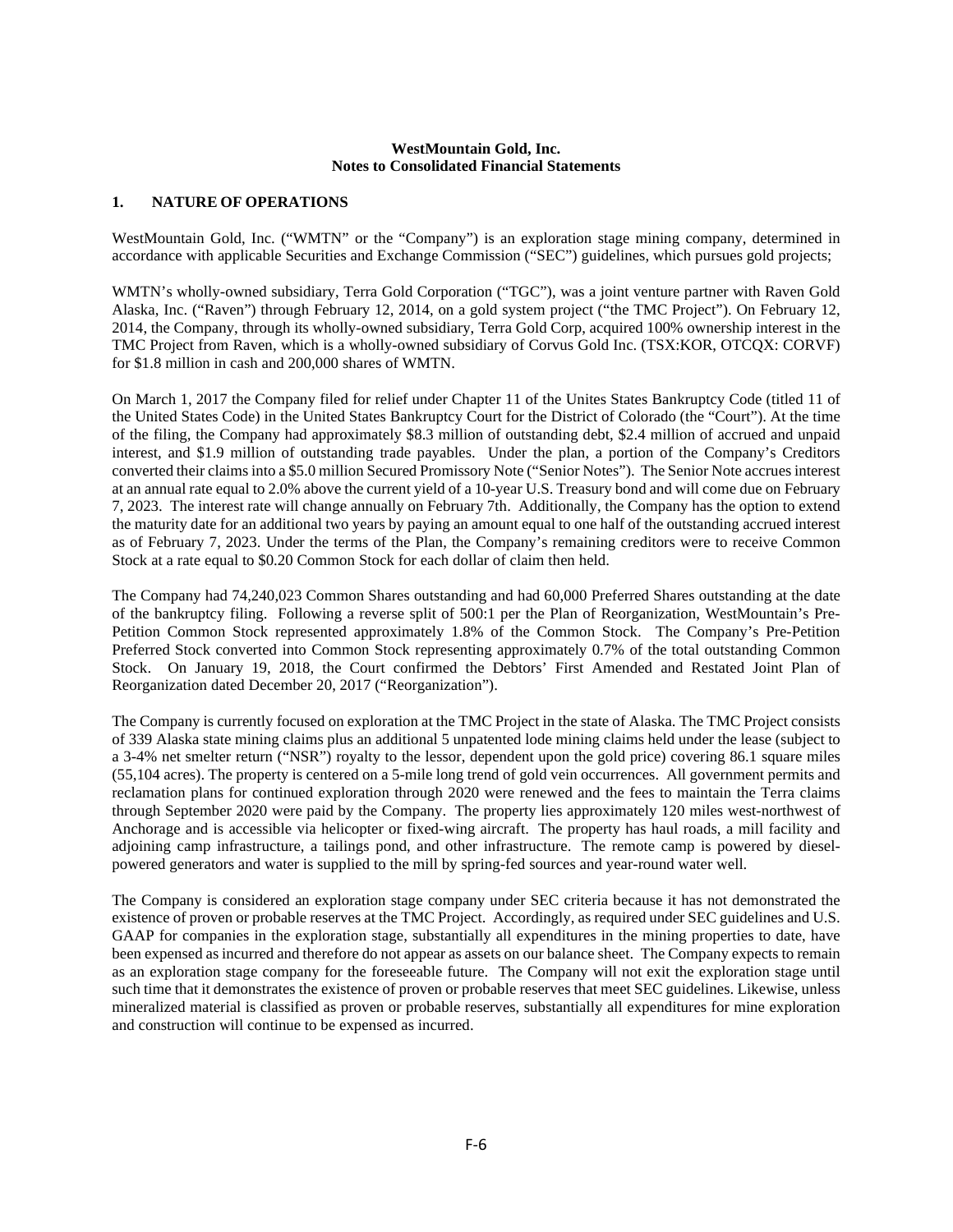## **COVID-19**

On March 11, 2020, the World Health Organization ("WHO") declared the Covid-19 outbreak to be a global pandemic. In addition to the devastating effects on human life, the pandemic is having a negative ripple effect on the global economy, leading to disruptions and volatility in the global financial markets. Most US states and many countries have issued policies intended to stop or slow the further spread of the disease.

Covid-19 and the U.S's response to the pandemic are significantly affecting the economy. There are no comparable events that provide guidance as to the effect the Covid-19 pandemic may have, and, as a result, the ultimate effect of the pandemic is highly uncertain and subject to change. We do not yet know the full extent of the effects on the economy, the markets we serve, our business, or our operations.

# **2. SUMMARY OF SIGNIFICANT ACCOUNTING POLICIES**

#### *Going Concern*

The financial statements have been prepared on a going concern basis which assumes the Company will be able to realize its assets and discharge its liabilities in the normal course of business for the foreseeable future. The Company has incurred losses since its Reorganization on January 19, 2018 resulting in an accumulated deficit of \$11,730,541 as of February 28, 2021, and further losses are anticipated in the development of its business. Accordingly, there is substantial doubt about the Company's ability to continue as a going concern.

During the next several years WMTN estimates that it will require approximately \$12.0-\$15.0 million in capital to achieve its business plan. WMTN expects to raise this capital through the issuance of equity or debt. Additionally, the Company is considering all avenues about satisfying its existing obligations under its \$5.0 million secured and \$1.0 million unsecured promissory note, as well as providing the required performance guarantee bonds related to its business. The Company expects to remain in the exploration stage for the foreseeable future and continues to evaluate its options for alternative revenue-generating operations, which may result in a change of the Company's current business plan. Alternatively, the Company may choose to scale back operations with a smaller level of business activity, while adjusting overhead depending on the availability of additional financing.

No assurance can be given that WMTN will be able to raise the additional capital as it is needed, or that this capital can be obtained or on reasonable terms acceptable to the Company. Also, as a result of the COVID-19 outbreak, securing capital for development stage companies has become much more difficult compared to recent levels prior to COVID-19.

If the Company is unsuccessful in obtaining or agreeing to financing, the Company may be forced to discontinue all operations.

#### *Basis of Presentation*

The consolidated financial statements of the Company have been prepared in accordance with US GAAP and are expressed in United States dollars and include the accounts of the Company, and its wholly owned subsidiary, Terra Gold Corporation. All intercompany accounts and transactions are eliminated in consolidation.

# *Use of Estimates*

The preparation of consolidated financial statements in conformity with US GAAP requires management to make estimates and assumptions that affect the reported amounts of liabilities at the date of the financial statements and the reported amounts of revenues and expenses during the reporting period. The most significant estimates relate to revenue recognition and contingencies. The Company bases its estimates on historical experience, known or expected trends, and various other assumptions that are believed to be reasonable given the quality of information available as of the date of these financial statements. The results of these assumptions provide the basis for making estimates about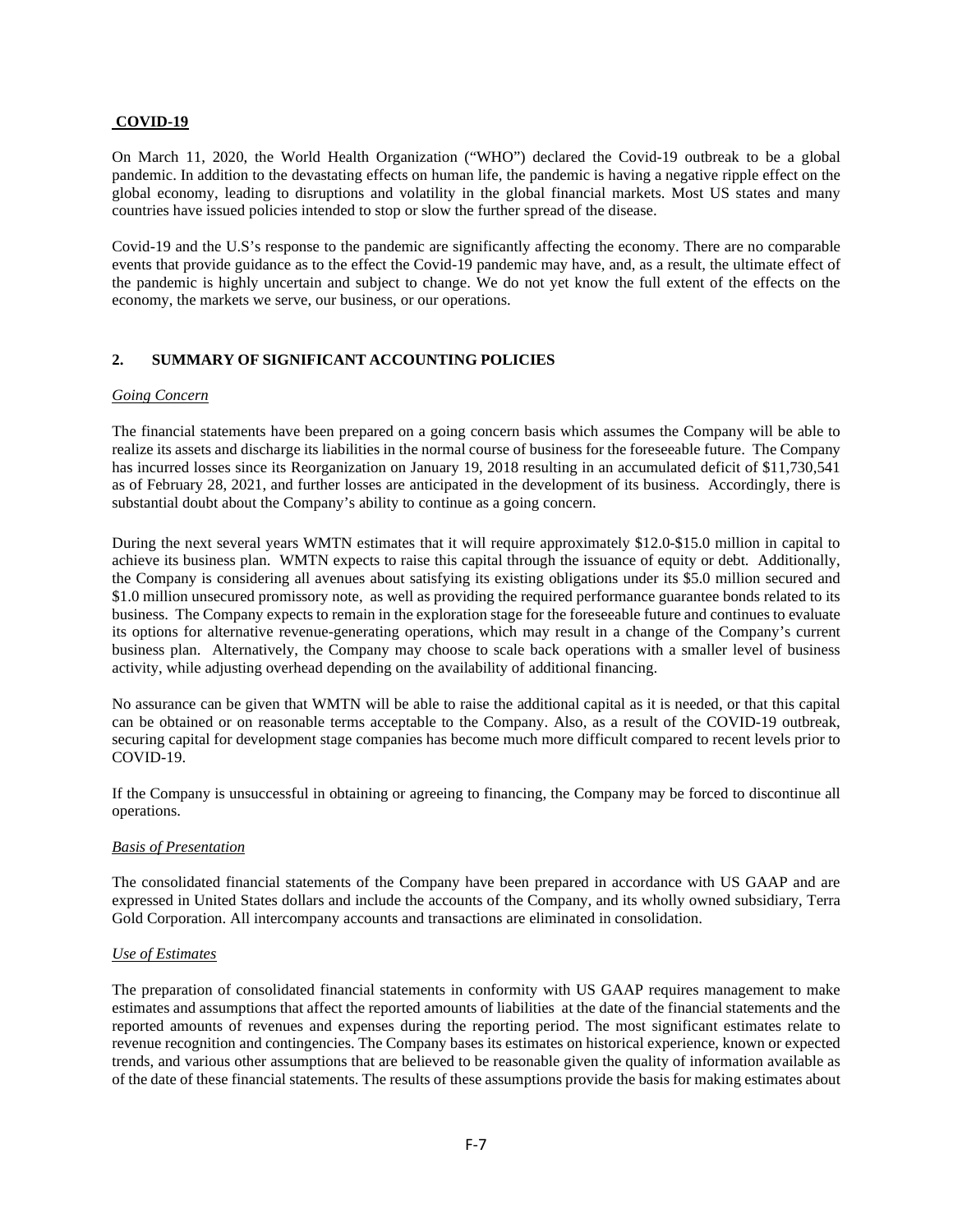the carrying amounts of assets and liabilities that are not readily apparent from other sources. Actual results could differ from these estimates.

## *Cash and cash equivalents*

The Company considers all highly liquid investments with a maturity of three months or less at the date of purchase to be cash equivalents. Cash and cash equivalents consist of cash on deposit with banks and money market funds, the fair value of which approximates cost. The Company maintains its cash balances with a high-credit-quality financial institution. At times, such cash may be more than the Federal Deposit Insurance Corporation-insured limit of \$250,000. The Company has not experienced any losses in such accounts, and management believes the Company is not exposed to any significant credit risk on its cash and cash equivalents.

## *Revenue Recognition*

The Company recognizes revenue under the guidelines of The Financial Accounting Standards Board ("FASB") Accounting Standards Codification ("ASC") 606. Revenue is recognized net of royalties. Product pricing is determined at the point revenue is recognized by reference to active and freely traded commodity markets, for example, the London Bullion Market for both gold and silver, in an identical form to the product sold.

#### *Fair Value Measurements*

FASB ASC 820 "Fair Value Measurements and Disclosures" ("ASC 820") defines fair value as the exchange price that would be received for an asset or paid to transfer a liability (an exit price) in the principal or most advantageous market for the asset or liability in an orderly transaction between market participants on the measurement date. ASC 820 also establishes a fair value hierarchy which requires an entity to maximize the use of observable inputs and minimize the use of unobservable inputs when measuring fair value. The standard describes three levels of inputs that may be used to measure fair value:

*Level 1* - Quoted prices in active markets for identical assets or liabilities.

*Level 2* - Inputs other than quoted prices included within Level 1 that are either directly or indirectly observable.

*Level 3* - Unobservable inputs that are supported by little or no market activity, therefore requiring an entity to develop its own assumptions about the assumptions that market participants would use in pricing.

Fair value estimates discussed herein are based upon certain market assumptions and pertinent information available to management as of February 28, 2021, and February 29, 2020. The Company uses the market approach to measure fair value for its Level 1 financial assets and liabilities. The market approach uses prices and other relevant information generated by market transactions involving identical or comparable assets or liabilities. The respective carrying value of certain balance sheet financial instruments approximates its fair value. These financial instruments include cash, trade receivables, related party payables and accruals, accounts payable, accrued liabilities, deferrals, and short-term borrowings. Fair values were estimated to approximate carrying values for these financial instruments since they are short term in nature, and they are receivable or payable on demand.

The estimated fair value of assets and liabilities acquired in business combinations and reporting units and long-lived assets used in the related asset impairment tests utilize inputs classified as Level 3 in the fair value hierarchy.

#### *Property and equipment*

Property and equipment are stated at cost or fair value if acquired as part of a business combination. Depreciation is computed by the straight-line method and is charged to operations over the estimated useful lives of the assets. Maintenance and repairs are charged to expense as incurred. The carrying amount and accumulated depreciation of assets sold or retired are removed from the accounts in the year of disposal and any resulting gain or loss is included in the results of operations. The estimated useful lives of property and equipment are as follows: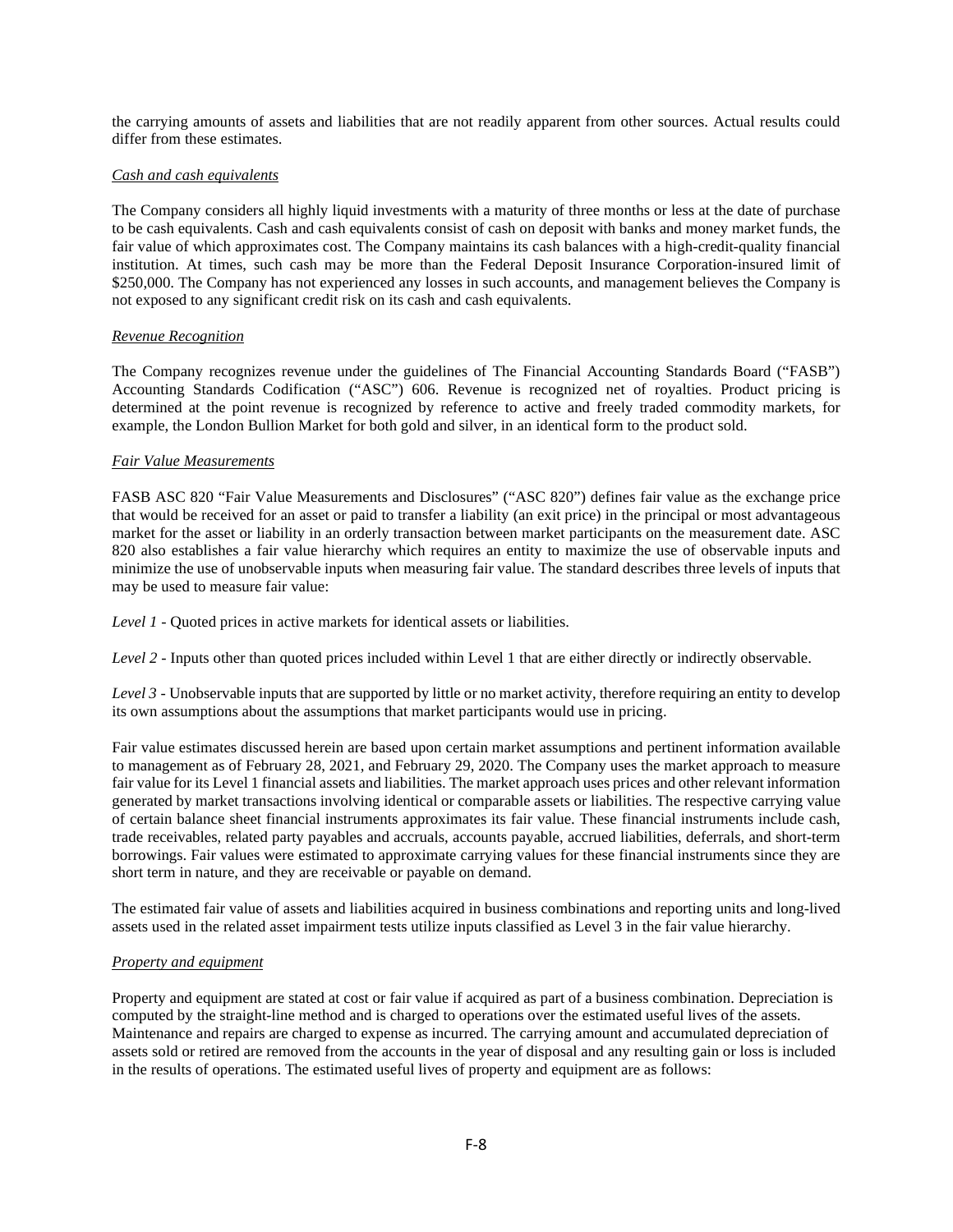| Computers, software, and office equipment | $1 - 5$ years                                     |
|-------------------------------------------|---------------------------------------------------|
| Machinery and equipment                   | $1 - 3$ years                                     |
| <b>Vehicles</b>                           | 5 years                                           |
| Furniture and fixtures                    | $5 - 10$ years                                    |
| Leasehold improvements                    | Lesser of the lease term or estimated useful life |

Construction in process is not depreciated until the construction is completed and the asset is placed into service.

#### *Income taxes*

The Company accounts for income taxes under FASB ASC 740, *"Accounting for Income Taxes"*. Under FASB ASC 740, deferred tax assets and liabilities are recognized for the future tax consequences attributable to differences between the financial statement carrying amounts of existing assets and liabilities and their respective tax bases. Deferred tax assets and liabilities are measured using enacted tax rates expected to apply to taxable income in the years in which those temporary differences are expected to be recovered or settled. Under FASB ASC 740, the effect on deferred tax assets and liabilities of a change in tax rates is recognized in income in the period that includes the enactment date. FASB ASC 740-10-05, *"Accounting for Uncertainty in Income Taxes"* prescribes a recognition threshold and a measurement attribute for the financial statement recognition and measurement of tax positions taken or expected to be taken in a tax return. For those benefits to be recognized, a tax position must be more-likely-thannot to be sustained upon examination by taxing authorities.

The amount recognized is measured as the largest amount of benefit that is greater than 50 percent likely of being realized upon ultimate settlement. The Company assesses the validity of its conclusions regarding uncertain tax positions every quarter to determine if facts or circumstances have arisen that might cause it to change its judgment regarding the likelihood of a tax position's sustainability under audit.

#### *Related Parties*

The Company accounts for related party transactions in accordance with ASC 850 ("Related Party Disclosures"). A party is considered to be related to the Company if the party directly or indirectly or through one or more intermediaries, controls, is controlled by, or is under common control with the Company. Related parties also include principal owners of the Company, its management, members of the immediate families of principal owners of the Company and its management and other parties with which the Company may deal if one party controls or can significantly influence the management or operating policies of the other to an extent that one of the transacting parties might be prevented from fully pursuing its own separate interests. A party which can significantly influence the management or operating policies of the transacting parties or if it has an ownership interest in one of the transacting parties and can significantly influence the other to an extent that one or more of the transacting parties might be prevented from fully pursuing its own separate interests is also a related party.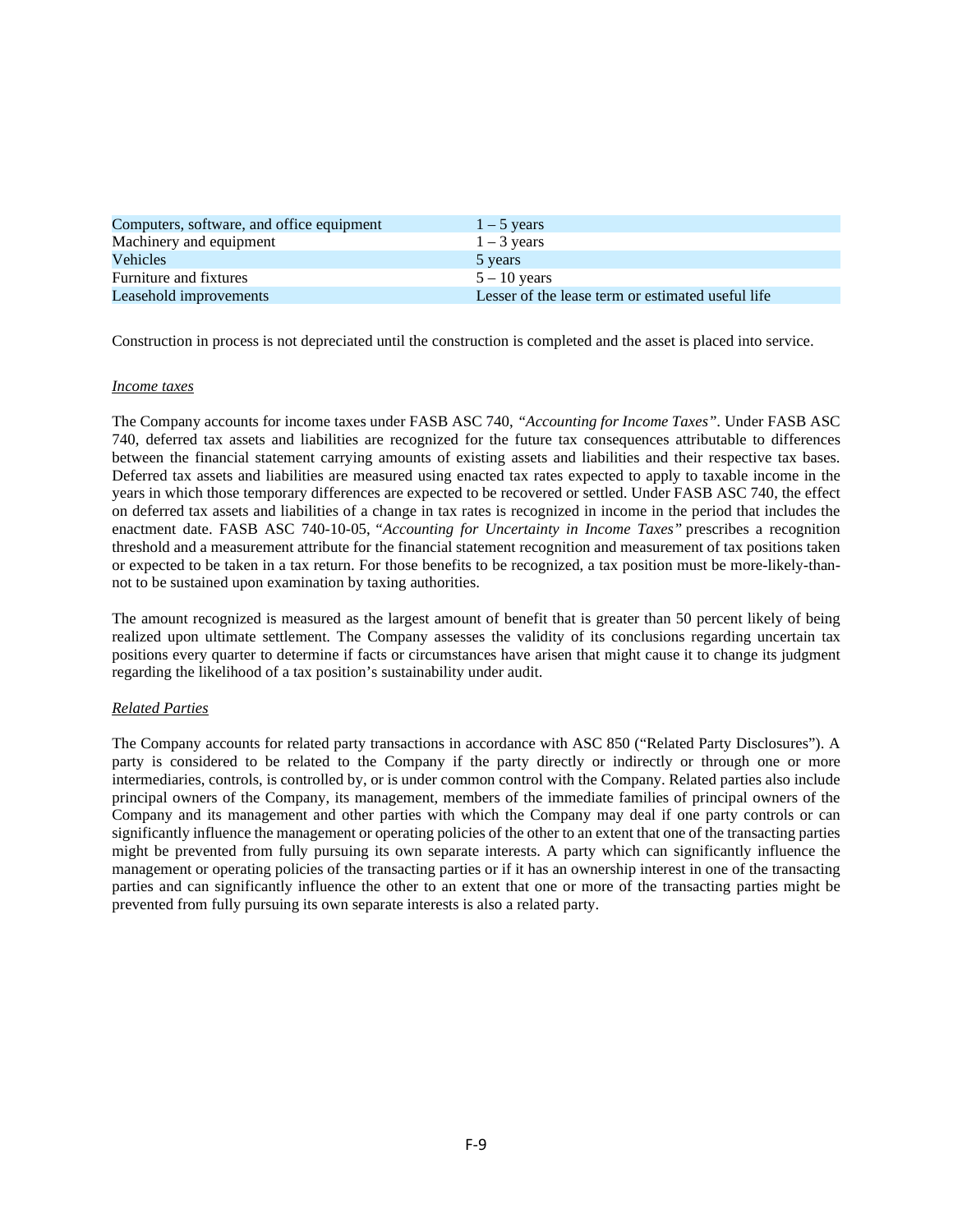## *Basic and Diluted Net Income (Loss) Per Share*

The Company computes net income (loss) per share in accordance with ASC 260, *"Earnings per Share"*. ASC 260 requires presentation of both basic and diluted earnings per share ("EPS") on the face of the income statement. Basic EPS is computed by dividing net income (loss) available to common stockholders (numerator) by the weighted average number of shares outstanding (denominator) during the period. Diluted EPS gives effect to all dilutive potential common shares outstanding during the period using the treasury stock method and convertible preferred stock using the if-converted method. In computing diluted EPS, the average stock price for the period is used in determining the number of shares assumed to be purchased from the exercise of stock options or warrants. Diluted EPS excludes all dilutive potential shares if their effect is anti-dilutive.

#### *Recent accounting pronouncements*

The Company has implemented all new accounting pronouncements that are in effect and that may impact its financial statements and does not believe that there are any other new pronouncements that have been issued that might have a material impact on its financial position or results of operations except as noted below:

In December 2019, the FASB issued Accounting Standards Update No. 2019-12 ("ASU 2019-12"), *Income Taxes (Topic 740): Simplifying the Accounting for Income Taxes*. The standard is intended to simplify the accounting for income taxes by removing certain exceptions to the general principles in Topic 740, as well as improve the consistent application of and simplify GAAP for other areas of Topic 740 by clarifying and amending existing guidance. For the Company, the amendments in ASU 2019-12 are effective for annual periods beginning January 1, 2022. The Company is evaluating the impact this new accounting guidance may have on its Consolidated Financial Statements.

In February 2016, the FASB issued ASU No. 2016-02, Leases. This new standard established a right-of-use ("ROU") model that requires a lessee to record an ROU asset and a lease liability on the balance sheet for all leases with terms longer than 12 months. All leases are classified as either finance or operating, with classification affecting the pattern of expense recognition in the income statement. For the Company, the amendments in ASU No. 2016-02 are effective beginning December 1, 2021. The Company is evaluating the impact this new accounting guidance may have on its Consolidated Financial Statements.

Although there are several other new accounting pronouncements issued or proposed by the FASB, which the Company has adopted or will adopt, as applicable, the Company does not believe any of these accounting pronouncements has had or will have a material impact on its financial position or results of operations.

# **3. PREPAID EXPENSES**

The following table sets forth the components of the Company's prepaid expenses on February 28, 2021 and February 29, 2020:

|                                   | February 28,<br>2021 | February 29,<br>2020 |
|-----------------------------------|----------------------|----------------------|
| Insurance down payments and other | 11.931               | 16,202               |
| Annual fees                       | 3.094                | 194,880              |
| Total                             | 15.025               | 211,082              |

Prepaid expenses represent prepayments made in the normal course and in which the economic benefit is expected to be realized within twelve months.

# **4. PROPERTY AND EQUIPMENT**

The following table sets forth the components of the Company's property and equipment at February 28, 2021 and February 29, 2020: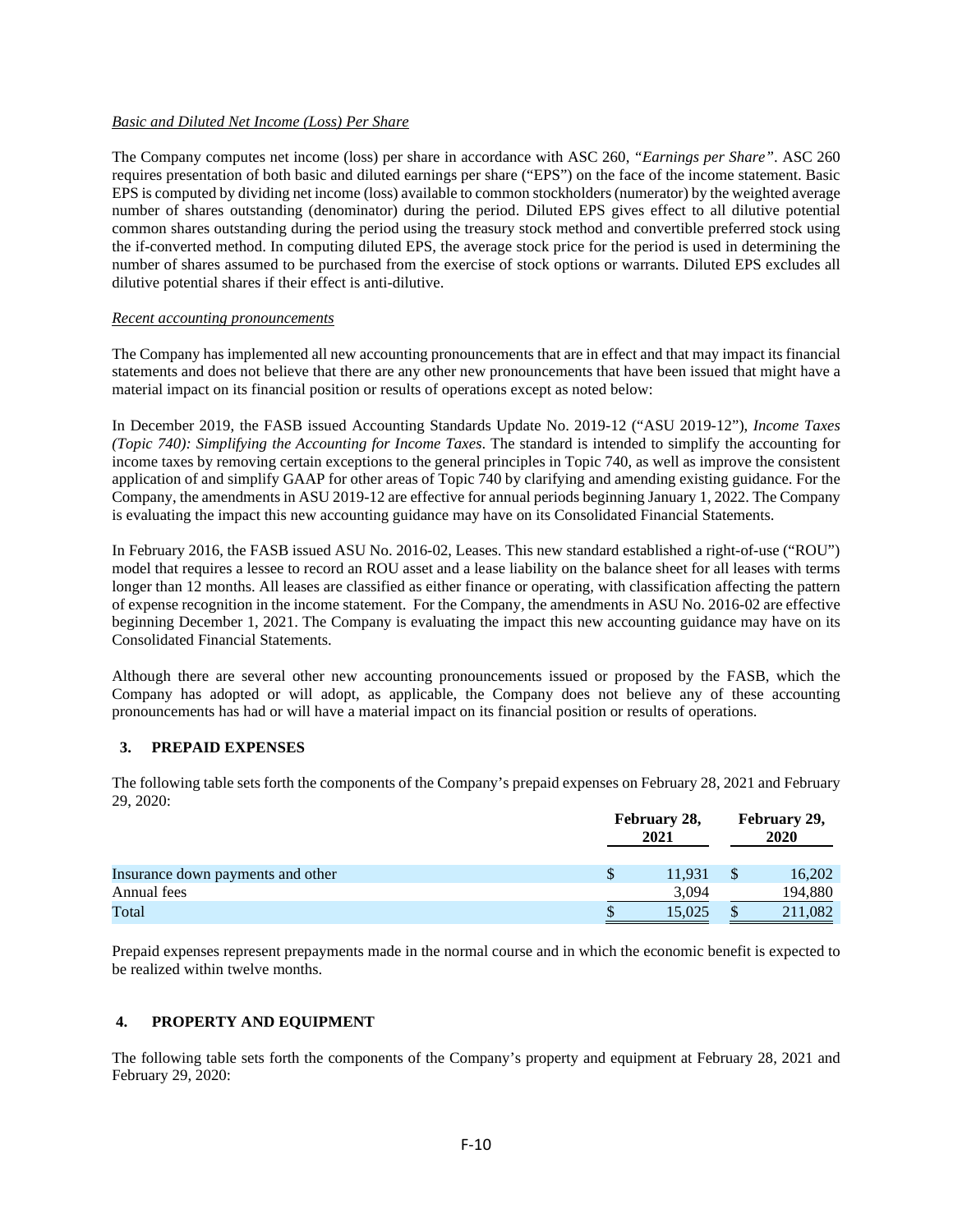|                                            |              | <b>February 28, 2021</b>    |                   | <b>February 29, 2020</b> |                             |                   |  |
|--------------------------------------------|--------------|-----------------------------|-------------------|--------------------------|-----------------------------|-------------------|--|
|                                            | Cost         | Accumulated<br>Depreciation | Net Book<br>Value | Cost                     | Accumulated<br>Depreciation | Net Book<br>Value |  |
| Capital assets subject to<br>depreciation: |              |                             |                   |                          |                             |                   |  |
| Machinery and equipment                    | $$49.925$ \$ | $(41,225)$ \$               |                   | 8,700 \$49,925 \$        | (26,031)                    | 23,894            |  |
| Total fixed assets                         | $$49,925$ \$ | $(41.225)$ \$               |                   | 8,700 \$49,925 \$        | $(26,031)$ \$               | 23.894            |  |

For the year ended February 28, 2021 and February 29, 2020, the Company recorded depreciation expense of \$15,195 and \$15,195, respectively.

# **5. OTHER ASSETS**

Since 2017, the Company's wholly-owned subsidiary, Terra Gold Corporation ("TGC"), has provided a \$1,224,140 certificate of deposit (the "CD") as security for a Land Use Performance Guarantee Agreement ("Performance Guarantee") as required by the Alaska Department of Natural Resources ("ADNR"). The CD was pledged to and accepted by the ADNR on February 1, 2017, which remains in full effect until TGC has satisfactorily complied with the obligations, terms and conditions of the Performance Guarantee.

On February 1, 2018, the Company paid a \$1,000 deposit to Corporate Stock transfer that will be kept on file for the duration of our business relationship with this vendor.

The Company operates in Alaska. ADNR requires a pool of funds from all permittees with exploration and mining projects to cover reclamation. There is a \$750 per acre disturbance reclamation bond that is required for disturbance of 5 acres or more and/or removal of more than 50,000 cubic yards of material. The Company disturbed area is currently less than five acres and/or 50,000 cubic yards of material. The Company uses the Standardized Reclamation Cost Estimator (nvbond.org), the method presented in the Mine Closure and Reclamation Cost Estimation Guidelines, to calculate the Company's asset retirement obligation ("ARO"). The asset retirement obligation, consisting of estimated future mine reclamation and closure costs, may increase or decrease significantly in the future as a result of changes in regulations, mine plans, estimates, or other factors. The Company's ARO is recognized as a liability at fair value in the period incurred. An ARO, which is initially estimated based on discounted cash flow estimates, is accreted to full value over time through charges to accretion expense. Resultant ARO cost assets are depreciated on a units-ofproduction method over the related long-lived asset's useful life. The Company's ARO is adjusted annually, or more frequently at interim periods if necessary, to reflect changes in the estimated present value resulting from revisions to the timing or amount of reclamation and closure costs.

The following table sets forth the components of the Company's other assets at February 28, 2021 and February 29, 2020.

|                                       | February 28,<br>2021 | February 29,<br>2020 |           |  |
|---------------------------------------|----------------------|----------------------|-----------|--|
| State of Alaska performance guarantee | 1,224,140            |                      | 1,224,140 |  |
| Security deposit                      | 1.000                |                      | 1,000     |  |
| Asset retirement costs                | 68.269               |                      | 72,786    |  |
| Total other assets                    | 1,293,409            | S                    | 1,297,926 |  |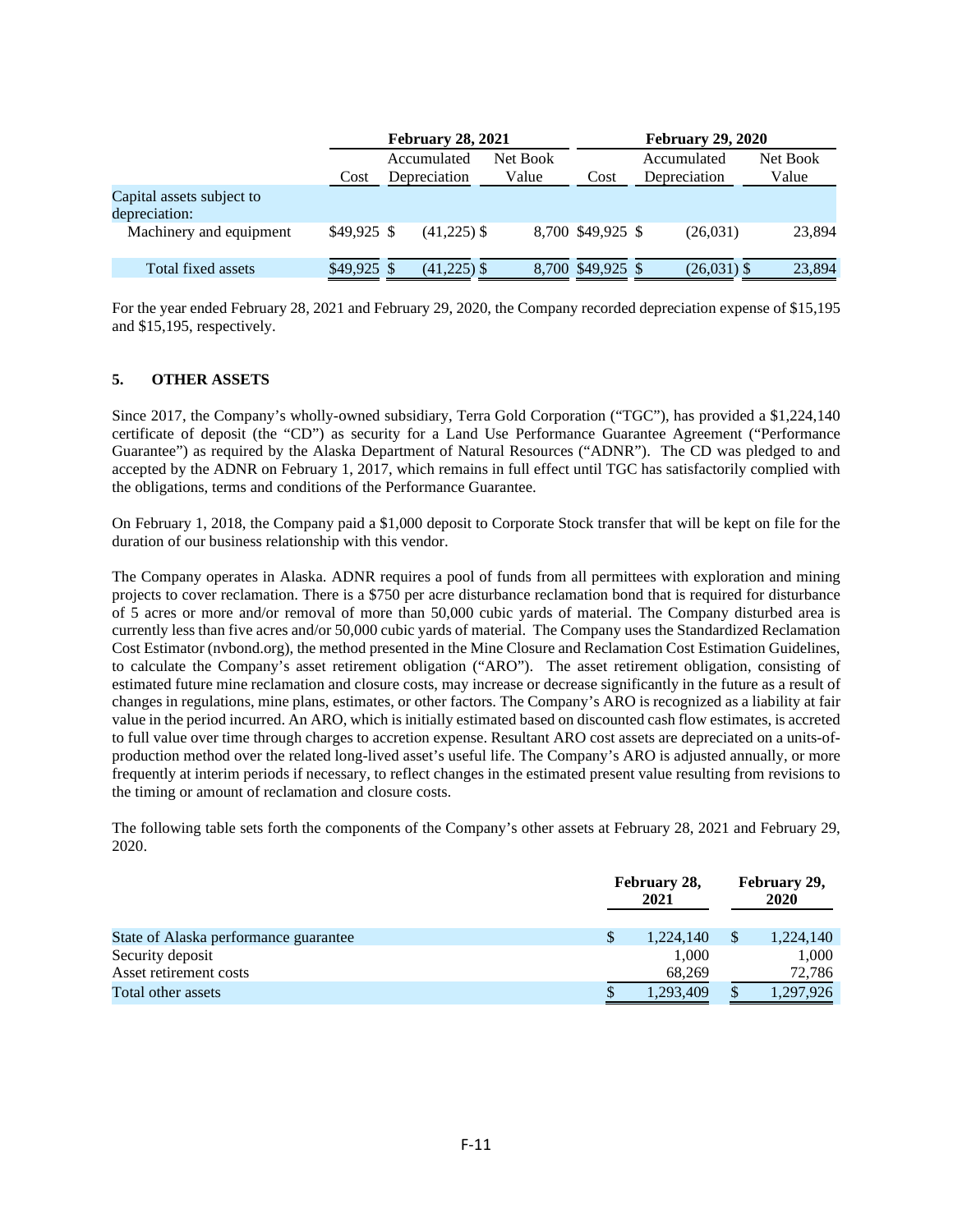## **6. ACCOUNTS PAYABLE AND ACCRUED LIABILITIES**

Trade payables are recognized initially at the transaction price and subsequently measured at the undiscounted amount of cash or other consideration expected to be paid. Accrued expenses are recognized based on the expected amount required to settle the obligation or liability. The accounts payable balance as of February 28, 2021 and February 29, 2020 is \$26,836 and \$65,330, respectively.

The accrued liabilities balance as of February 28, 2021 and February 29, 2020 is \$95,379 and \$28,826, respectively. The Company filed a request for a deferral of our 2020/2021, September 1, 2020 at noon through September 1, 2021 at noon, land lease contract in the amount of \$219,675 with the State of Alaska. As of February 28, 2021, we have a balance of \$73,225. In August 2021, the full amount of the lease will be paid. As of February 28, 2021, the Company had accrued vacation benefits of \$22,154.

# **7. RELATED PARTY PAYABLES AND ACTIVITY**

The Company entered into a secured promissory note with BOCO Investments, a related party, dated February 7, 2018 in the amount of \$5,000,000. The note has a maturity date of February 7, 2023 and carries an interest rate of 2% plus 10-year US Treasury Bond Yield yearly adjustment on February 7. The default interest rate is 14%. As of February 28, 2021 and February 29, 2020 the principal and accrued interest is \$5,664,105 and \$5,485,811, respectively.

The Company entered into an unsecured promissory note with BOCO Investments, a related party, dated December 18, 2018, in the amount of \$1,000,000. The note has a maturity date of December 18, 2021 and carries an interest rate of 4% plus 10-year US Treasury Bond Yield yearly adjustment on December 18. The default interest rate is 14%. As of February 28, 2021 and February 29, 2020 the principal and accrued interest is \$1,137,462 and \$1,080,202, respectively.

On December 18, 2020, BOCO Investments transferred via a sale equity ownership and the outstanding promissory notes to Cameron Peak Partners, LLC an affiliate of BOCO Investments.

As of February 28, 2021, Cameron Peak Partners LLC owned approximately 63.2% of the Company.

Brian Klemsz, a member of the Company's Board of Directors, works for Bohemian Asset Management, which oversees and manages the investments of BOCO Investments, LLC.

On January 19, 2021, our CEO purchased 2,800,000 shares of common stock at a price of \$360,000. The company recorded \$28,000 in common stock and \$332,000 in additional paid in capital.

As of February 28, 2021, we accrued \$50,000 in salary expense based on the Company's CEO contract. The amount was paid in April, 2021.

# **8. COMMITMENTS AND CONTINGENCIES**

On January 7, 2011, Terra Mining Corporation ("TMC") entered into an Amended Claims Agreement with Ben Porterfield related to five mining claims known as Fish Creek 1-5 (ADL-648383 through ADL-648387), which claims have been assigned to the TMC Project. As part of this Amended Claims Agreement, Ben Porterfield consented to certain conveyances, assignments, contributions and transfers related to the above five mining claims.

The Amended Lease Agreement dated January 7, 2011, which incorporates certain transfers and amendments to the Lease dated March 22, 2005, between Ben Porterfield and AngloGold Ashanti (USA) Exploration Inc., has a term of ten years, which can be extended as long thereafter as the Company pays the minimum royalties provided in the Amended Lease Agreement. Effective March 22, 2015, the annual minimum royalty payment due is \$125,000. The payment for 2021 was made by the Company on March 3, 2021. Terra Gold Corp. was assigned the interest of the Lessee of the Lease on January 22, 2014.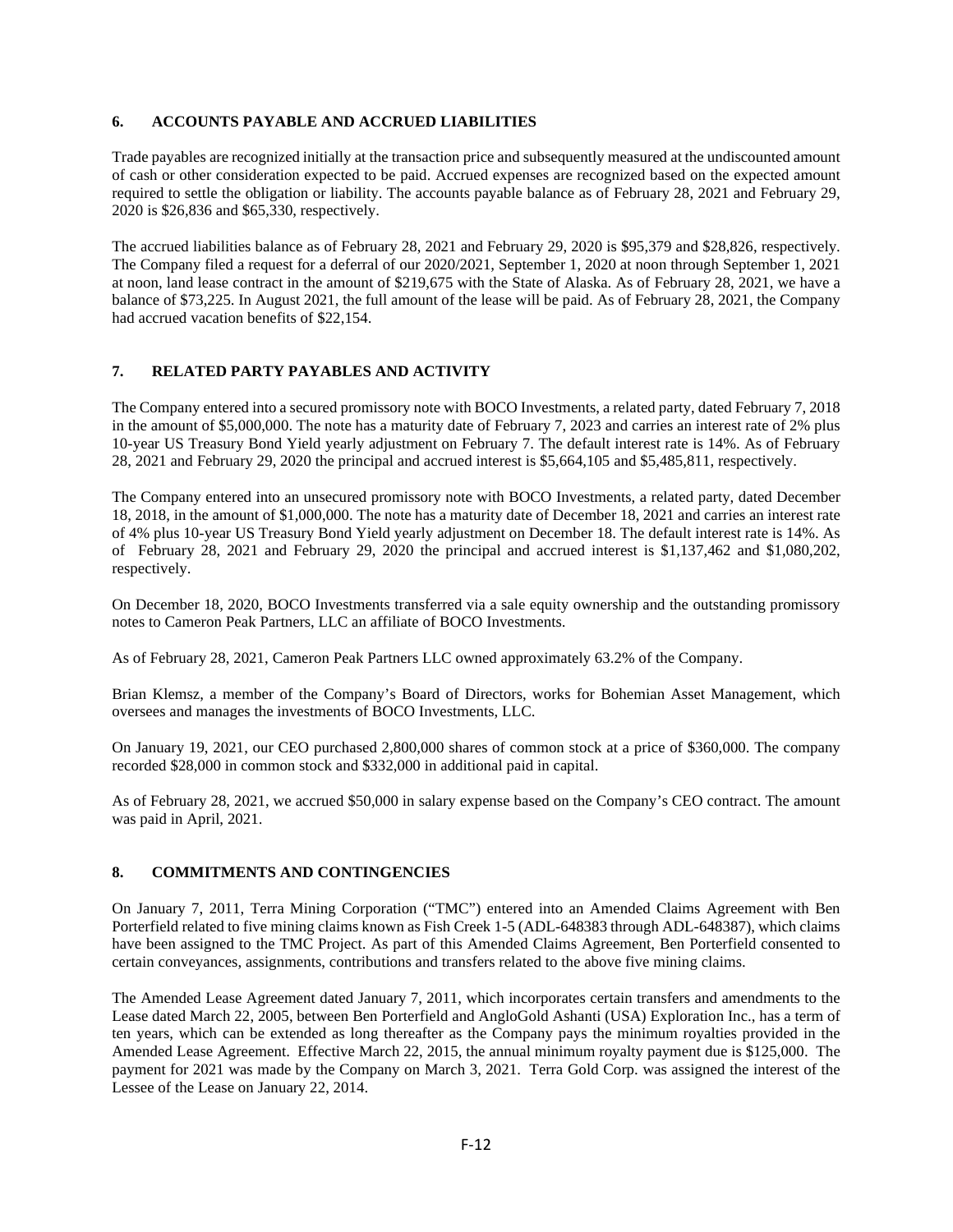# **9. INCOME TAXES**

Reconciliation between the expected federal income tax rate and the actual tax rate is as follows:

|                                   |                             | <b>Period Ended</b>         |
|-----------------------------------|-----------------------------|-----------------------------|
|                                   | <b>February</b><br>28, 2021 | <b>February</b><br>29, 2020 |
| Federal statutory tax rate        | 21%                         | 21%                         |
| State tax, net of federal benefit | 5 %                         | 5 %                         |
| Total tax rate                    | 26%                         | 26%                         |
| Allowance                         | $(26\%)$                    | (26%)                       |
| Effective tax rate                | $-9/6$                      | $-96$                       |

The following is a summary of the deferred tax assets:

|                                  |                             | <b>Period Ended</b>         |
|----------------------------------|-----------------------------|-----------------------------|
|                                  | <b>February</b><br>28, 2021 | <b>February</b><br>28, 2020 |
| Net operating loss carryforwards | \$3,042,000                 | 2,626,000                   |
| Valuation allowance              | (3,042,000)                 | (2,626,000)                 |
| Net deferred tax asset           | \$<br>۰                     | 8                           |

The Company has no tax provision for any period presented due to our history of operating losses. As of February 28, 2021, the Company had estimated net operating loss carry forwards of approximately \$11,700,000 that may be available to reduce future years' taxable income through 2032 subject to Section 382 limitations. Future tax benefits which may arise as a result of these losses have not been recognized in these financial statements, as has determined that their realization is not likely to occur and accordingly, the Company has recorded a valuation allowance for the full value of the deferred tax asset relating to these tax loss carry-forwards. Additionally, the Company has not filed tax returns on a current basis, therefore the potential realizability of this loss in future periods is indeterminable

The Company adopted accounting rules which address the determination of whether tax benefits claimed or expected to be claimed on a tax return should be recorded in the financial statements. Under these rules, the Company may recognize the tax benefit from an uncertain tax position only if it is more likely than not that the tax position will be sustained on examination by the taxing authorities, based on the technical merits of the position. The tax benefits recognized in the financial statements from such a position are measured based on the largest benefit that has a greater than fifty percent likelihood of being realized upon ultimate settlement. These accounting rules also provide guidance on de-recognition, classification, interest and penalties on income taxes, accounting in interim periods and requires increased disclosures. As of February 28, 2021 no liability for unrecognized tax benefits was required to be recorded.

# **10. STOCKHOLDERS' EQUITY**

# *Common stock*

The Company is authorized to issue 100,000,000 shares of common stock at a par value of \$0.01 and had 20,139,531 and 16,659,531 of common stock issued and outstanding as of February 28, 2021 and February 29, 2020.

# *Preferred stock*